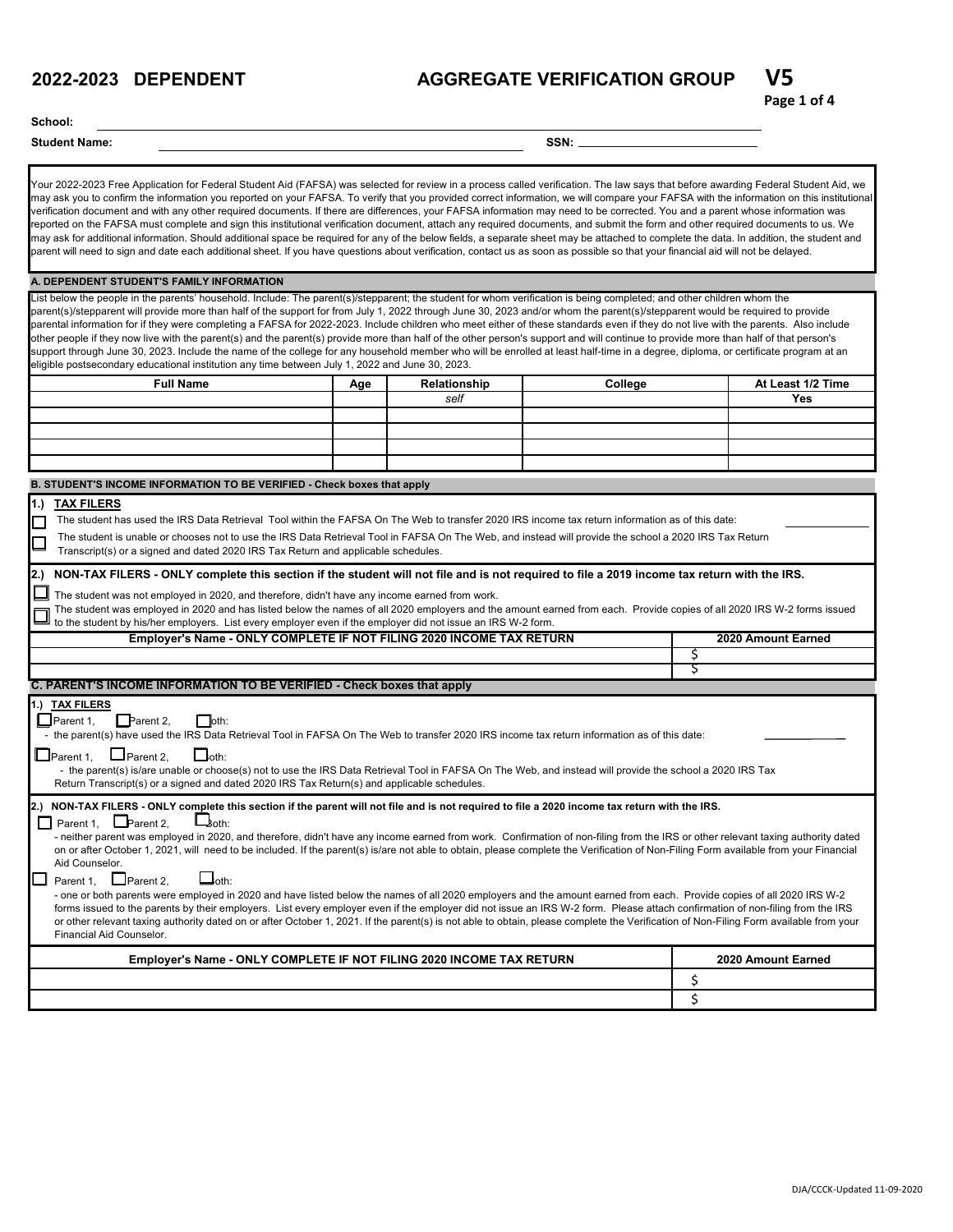# **AGGREGATE VERIFICATION GROUP V5**



| School:                                                                                                   |                                                                                                                                                                                                                                                                                                                                                                                                                                                              |  |  |  |  |  |  |
|-----------------------------------------------------------------------------------------------------------|--------------------------------------------------------------------------------------------------------------------------------------------------------------------------------------------------------------------------------------------------------------------------------------------------------------------------------------------------------------------------------------------------------------------------------------------------------------|--|--|--|--|--|--|
|                                                                                                           | SSN:<br><b>Student Name:</b>                                                                                                                                                                                                                                                                                                                                                                                                                                 |  |  |  |  |  |  |
|                                                                                                           |                                                                                                                                                                                                                                                                                                                                                                                                                                                              |  |  |  |  |  |  |
|                                                                                                           | <b>D. STUDENT'S OTHER INFORMATION TO BE VERIFIED</b>                                                                                                                                                                                                                                                                                                                                                                                                         |  |  |  |  |  |  |
|                                                                                                           | HIGH SCHOOL COMPLETION STATUS - Check the box that applies and provide a copy of the applicable document to indicate the student's high<br>school completion status when the student begins college in 2022-2023.                                                                                                                                                                                                                                            |  |  |  |  |  |  |
|                                                                                                           | Documentation of high school completion obtained prior to the 2022-2023 award year                                                                                                                                                                                                                                                                                                                                                                           |  |  |  |  |  |  |
|                                                                                                           | Copy of student's high school diploma                                                                                                                                                                                                                                                                                                                                                                                                                        |  |  |  |  |  |  |
|                                                                                                           | Copy of the student's final official high school transcript that shows the date when the diploma was awarded                                                                                                                                                                                                                                                                                                                                                 |  |  |  |  |  |  |
|                                                                                                           | A state certificate or transcript received by a student after the student passed a State-authorized examination (GED test, HiSET, TASC, or other State-<br>authorized examination) that the State recognizes as the equivalent of a High School diploma                                                                                                                                                                                                      |  |  |  |  |  |  |
|                                                                                                           | For students who completed secondary education in a foreign country, a copy of the "secondary school leaving certificate" or other similar document                                                                                                                                                                                                                                                                                                          |  |  |  |  |  |  |
|                                                                                                           | An academic transcript that indicates the student successfully completed at least a two-year program that is acceptable for full credit toward a bachelor's<br>degree                                                                                                                                                                                                                                                                                        |  |  |  |  |  |  |
|                                                                                                           | If State law requires a homeschool student to obtain a secondary school completion credential for homeschool (other than a high school diploma or its<br>recognized equivalent), a copy of that credential                                                                                                                                                                                                                                                   |  |  |  |  |  |  |
|                                                                                                           | If State law does not require a homeschool student to obtain a secondary school completion credential for homeschool (other than a high school diploma or its<br>recognized equivalent), a transcript or the equivalent, signed by the student's parent or guardian, that lists the secondary school courses the student completed<br>and includes a statement that the student successfully completed a secondary school education in a homeschool setting. |  |  |  |  |  |  |
|                                                                                                           | DD214 indicating that the individual is a high school graduate or equivalent (Note - this option should only be used if the student<br>cannot obtain any other documentation that confirms completion of a secondary school education.)                                                                                                                                                                                                                      |  |  |  |  |  |  |
| Other                                                                                                     |                                                                                                                                                                                                                                                                                                                                                                                                                                                              |  |  |  |  |  |  |
| * A student who is unable to obtain the documentation listed above must contact the financial aid office. |                                                                                                                                                                                                                                                                                                                                                                                                                                                              |  |  |  |  |  |  |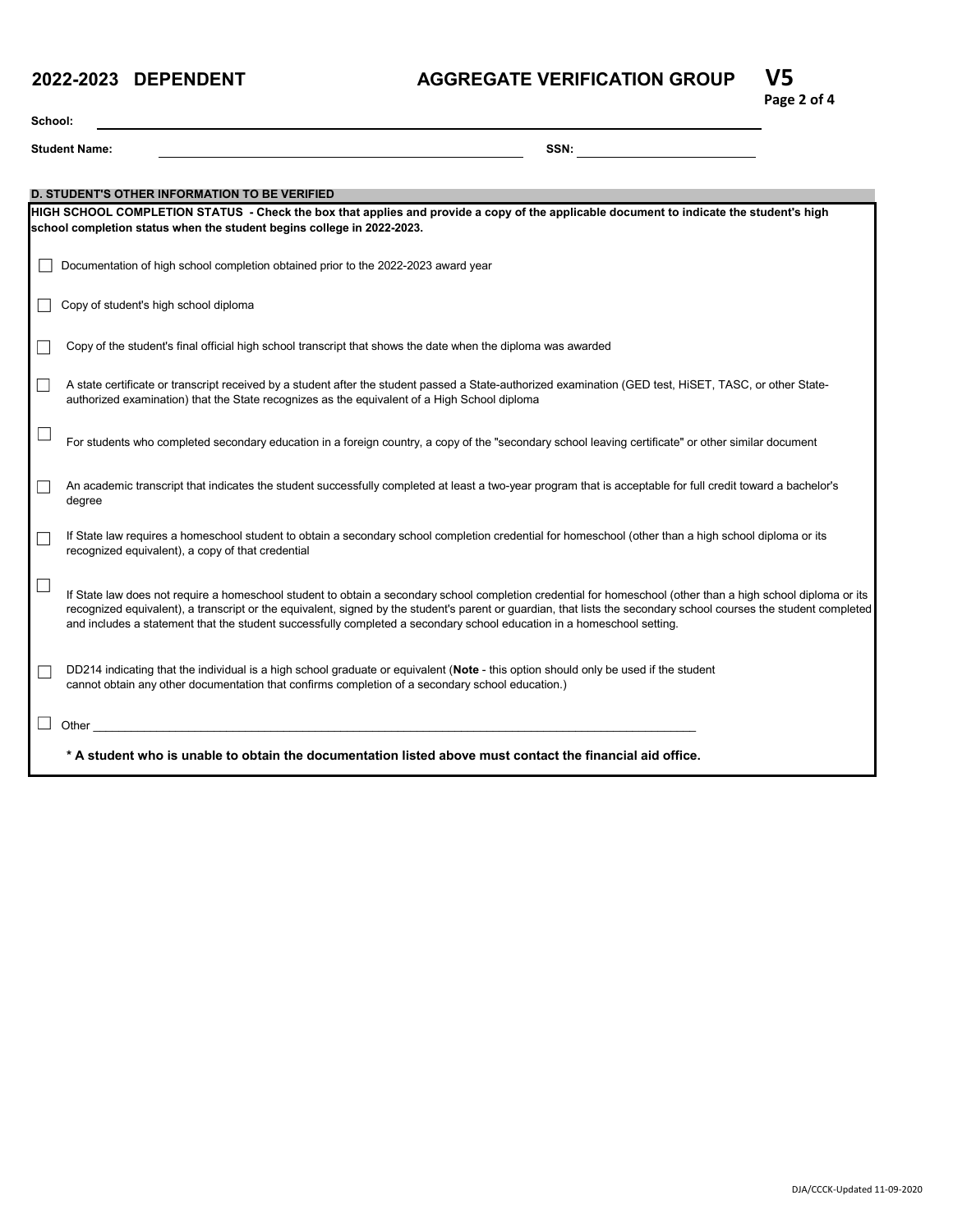# **AGGREGATE VERIFICATION GROUP V5**

| ۰.<br>۰.<br>., |
|----------------|
|                |

| School:                                                                                                                                                                                                                                                                                                                                                                                                                                                                                                                                                                                                                                       |                                                                                        |                                                                 | Page 3 of 4                                 |
|-----------------------------------------------------------------------------------------------------------------------------------------------------------------------------------------------------------------------------------------------------------------------------------------------------------------------------------------------------------------------------------------------------------------------------------------------------------------------------------------------------------------------------------------------------------------------------------------------------------------------------------------------|----------------------------------------------------------------------------------------|-----------------------------------------------------------------|---------------------------------------------|
| <b>Student Name:</b>                                                                                                                                                                                                                                                                                                                                                                                                                                                                                                                                                                                                                          |                                                                                        | $SSN:$ $-$                                                      |                                             |
| 2. IDENTITY AND STATEMENT OF EDUCATIONAL PURPOSE - Student must sign the below statement (this does not replace the required signature(s) at the<br>bottom of this form) in person and their unexpired government-issued photo ID kept on file. If they cannot be present at the school they must sign the statement in<br>front of a Notary with the Notary's information also completed. The School representative must sign confirming they have copied the unexpired government-issued ID<br>and will ensure it is maintained at the institution for the required Title IV record retention period.<br><b>Check the box that applies:</b> | In Person at the School                                                                | Person in Front of a Notary                                     |                                             |
|                                                                                                                                                                                                                                                                                                                                                                                                                                                                                                                                                                                                                                               | <b>IDENTITY AND STATEMENT OF EDUCATIONAL PURPOSE (To be signed at the institution)</b> |                                                                 |                                             |
| The student must appear in person at                                                                                                                                                                                                                                                                                                                                                                                                                                                                                                                                                                                                          |                                                                                        |                                                                 | to verify his or her identity by presenting |
| an unexpired government-issued photo identification (ID), such as, but not limited to, a driver's license, other state-issued ID, or passport. The<br>institution will maintain a copy of the student's photo ID that is annotated by the institution with the date it was received and reviewed and the<br>name of the official at the institution authorized to receive and review the student's ID.                                                                                                                                                                                                                                        | (Name of Post Secondary Educational Institution)                                       |                                                                 |                                             |
| <b>Statement of Educational Purpose</b>                                                                                                                                                                                                                                                                                                                                                                                                                                                                                                                                                                                                       |                                                                                        |                                                                 |                                             |
| I certify that I                                                                                                                                                                                                                                                                                                                                                                                                                                                                                                                                                                                                                              | (Print Student's Name)                                                                 | am the individual signing this Statement of Educational Purpose |                                             |
| and that the Federal student financial assistance I may receive will only be used for educational purposes and to pay the cost of attending                                                                                                                                                                                                                                                                                                                                                                                                                                                                                                   |                                                                                        |                                                                 |                                             |
| (Name of Post Secondary Educational Institution)                                                                                                                                                                                                                                                                                                                                                                                                                                                                                                                                                                                              | for 2022-2023.                                                                         |                                                                 |                                             |
|                                                                                                                                                                                                                                                                                                                                                                                                                                                                                                                                                                                                                                               |                                                                                        |                                                                 |                                             |
| (Student's Signature)                                                                                                                                                                                                                                                                                                                                                                                                                                                                                                                                                                                                                         |                                                                                        | (Date)                                                          |                                             |
|                                                                                                                                                                                                                                                                                                                                                                                                                                                                                                                                                                                                                                               |                                                                                        |                                                                 |                                             |
| <b>School Official Certification</b>                                                                                                                                                                                                                                                                                                                                                                                                                                                                                                                                                                                                          |                                                                                        |                                                                 |                                             |
| I have received and reviewed                                                                                                                                                                                                                                                                                                                                                                                                                                                                                                                                                                                                                  |                                                                                        | government-issued ID                                            |                                             |
|                                                                                                                                                                                                                                                                                                                                                                                                                                                                                                                                                                                                                                               | (Student Name)                                                                         |                                                                 | (Type of ID)                                |
| on<br>(Date reviewed)                                                                                                                                                                                                                                                                                                                                                                                                                                                                                                                                                                                                                         |                                                                                        |                                                                 |                                             |
|                                                                                                                                                                                                                                                                                                                                                                                                                                                                                                                                                                                                                                               |                                                                                        |                                                                 |                                             |
| (School official signature)                                                                                                                                                                                                                                                                                                                                                                                                                                                                                                                                                                                                                   |                                                                                        | (Print Name)                                                    | (Date)                                      |

*(School official signature) (Print Name)*

*(Date)*